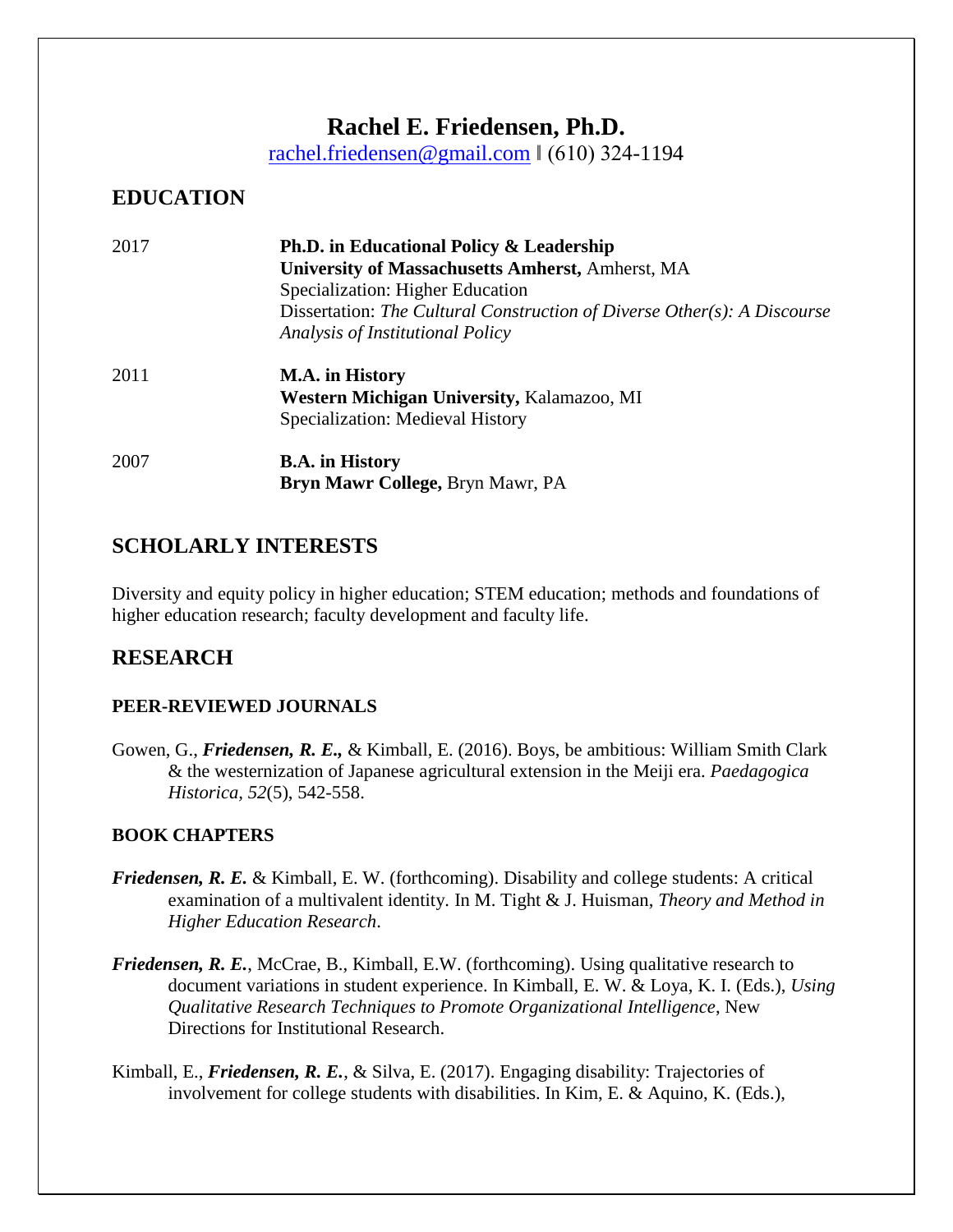*Disability as Diversity in Higher Education: Policies and Practices to Enhance Student Success*.

#### **MANUSCRIPTS UNDER REVIEW**

- Kimball, E. W. & *Friedensen, R. E.* (under review). The search for meaning in higher education research: A discourse analysis of ASHE presidential addresses. *Review of Higher Education*.
- Mwangi, C. A. G., *Friedensen, R. E.*, Kimball, E. W., Lauterbach. A. A., Ostiguy, B., Manly, C., & Wells, R. S. (revise and resubmit). Examining the role of family in the development of precollege STEM aspirations among students with disabilities. *Equity & Excellence in Education*.

#### **MANUSCRIPTS IN PROGRESS**

- *Friedensen, R. E. & Kimball, E. W. (in process). Bowdoin and Middlebury by the numbers: A* prosopographical analysis of the classes of 1800-1825.
- Kimball, E. W., *Friedensen, R. E.*, Gowen, G. (in process). Disciplined whimsy and scientific capitalism: A. C. Gilbert, scientific toys, and imagined communities.
- Kimball, E. W., *Friedensen, R. E.,* Mwangi, C. A. G., Lauterbach, A., Ostiguy, B., Manly, C., & Wells, R. (in process). "I don't see myself as a person with a disability, but technically I am": The experiences of students with high-incidence disabilities in STEM majors.
- Friedensen, R.E., (in process). Educational history and job market decisions: Exploring socialization and agency for STEM faculty at women's colleges.

#### **BOOK REVIEWS**

Friedensen, R. E. (2015). Media review—When colleges sang: The story of singing in American college life. *Journal of Student Affairs Research and Practice*, *52(*3), 344-346.

#### **CONFERENCE PRESENTATIONS**

- *Friedensen, R. E.* (2016, November). *Agency and socialization on the academic job market: Findings from a survey of STEM faculty at two women's colleges*. Paper presented at the Association for the Study of Higher Education, Columbus, OH.
- *Friedensen, R. E.*, Lauterbach, A. A., George Mwangi, C. G., & Kimball, E. W. (2016, November). *The impact of instructor identity and curriculum on students with disabilities in STEM fields*. Paper presented at the Association for the Study of Higher Education, Columbus, OH.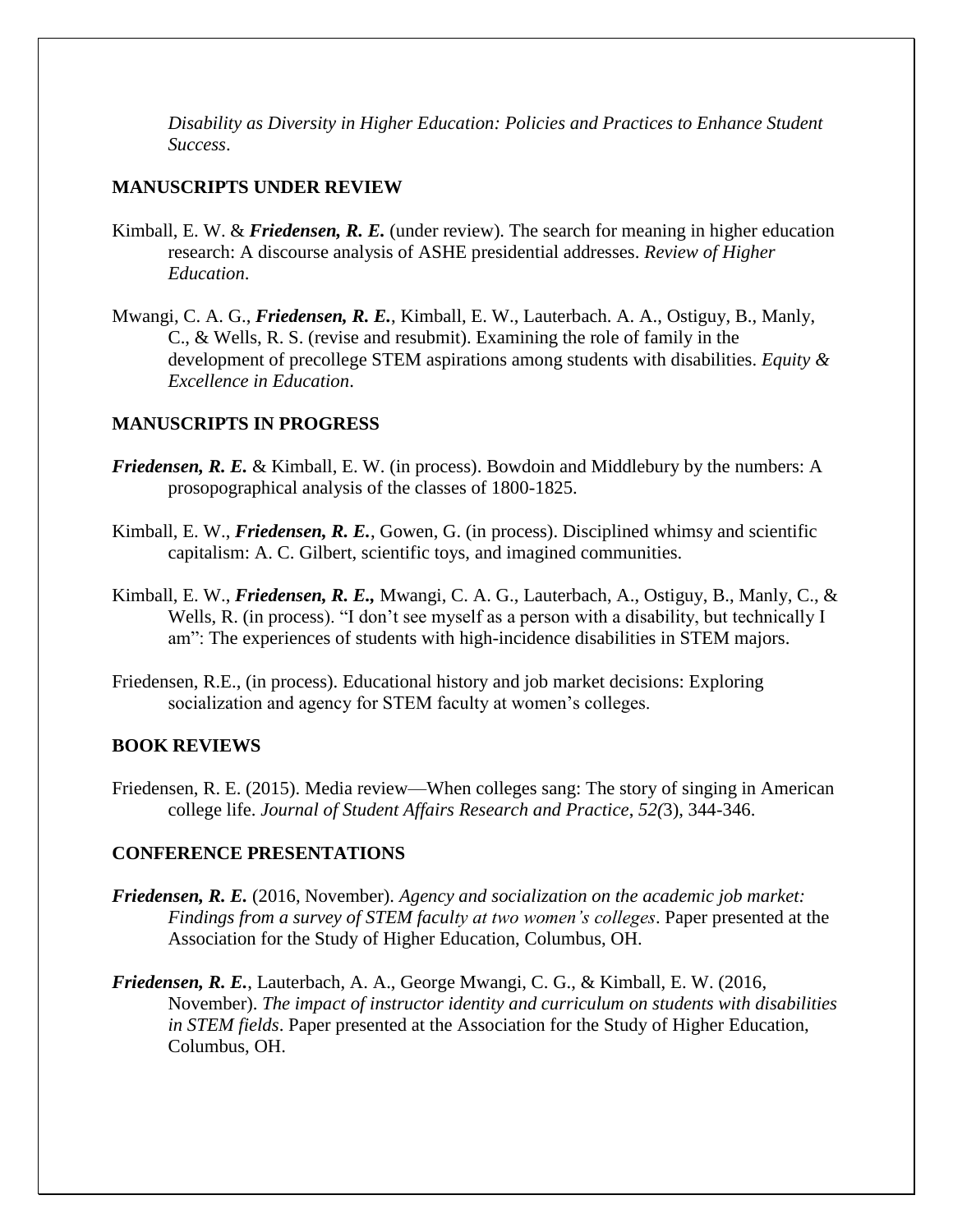- Mwangi, C. G., *Friedensen, R. E.*, Kimball, E. W., Lauterbach. A. A., Ostiguy, B., Manly, C., & Wells, R. S. (2016, April). *Examining the role of family in the development of precollege STEM aspirations among students with disabilities*. Paper presented at the American Educational Research Association Annual Meeting, Washington, D.C.
- Kimball, E., Mwangi, C. A. G., *Friedensen, R. E.,* Lauterbach, A., Ostiguy, B., Manly, C., & Wells, R. (2015, November). *"I don't see myself as a person with a disability, but technically I am": Extending the Diverse Learning Environments Model to students with disabilities in STEM fields*. Paper presented at the Association for the Study of Higher Education, Denver, CO.
- *Friedensen, R. E.* & Kimball, E. (2014, November). *The search for meaning in higher education research: A discourse analysis of ASHE presidential addresses*. Paper presented at the Association for the Study of Higher Education, Washington, D.C.
- Kimball, E. & *Friedensen, R. E.* (2014, November). *Bowdoin and Middlebury by the numbers: A prosopographical analysis of the classes of 1800-1825*. Paper presented at the Association for the Study of Higher Education, Washington, D.C.
- Gowen, G., *Friedensen, R. E.,* & Kimball, E. (2014, September). *Boys, be ambitious: William Smith Clark & the westernization of Japanese agricultural extension in the Meiji Era.* Paper presented at Century Beyond the Campus: Past, Present, and Future of Extensions  $-$  A Research Symposium to Mark the 100<sup>th</sup> Anniversary of the Smith-Lever Act, West Virginia University, Morgantown, WV.
- Friedensen, R. E. (2012, January). *Si invita passa est*: *Consent and gender in Anglo-Saxon and Frankish penitentials.* Paper presented at Gender and Medieval Studies Conference, University of Manchester, Manchester, United Kingdom.
- Friedensen, R. E. (2010, October). *Sex, violence, and social control in the Anglo-Saxon penitentials*. Paper presented at Midwest Medieval History Conference, The Ohio State University, Columbus, Ohio.

## **TEACHING EXPERIENCE**

2013-2015 **Co-Instructor**, Department of Educational Policy, Research and Administration, University of Massachusetts Amherst, Amherst, MA

> Courses co-taught: EDUC 601 Student Development Theory; EDUC 643 Master's Seminar in Higher Education I; EDUC 844 History of American Higher Education; EDUC 997Q Qualitative Thinking and Writing

2012-2013 **Teaching Assistant**, Department of Educational Policy, Research and Administration, University of Massachusetts Amherst, Amherst, MA

Course assisted: EDUC 115 Embracing Diversity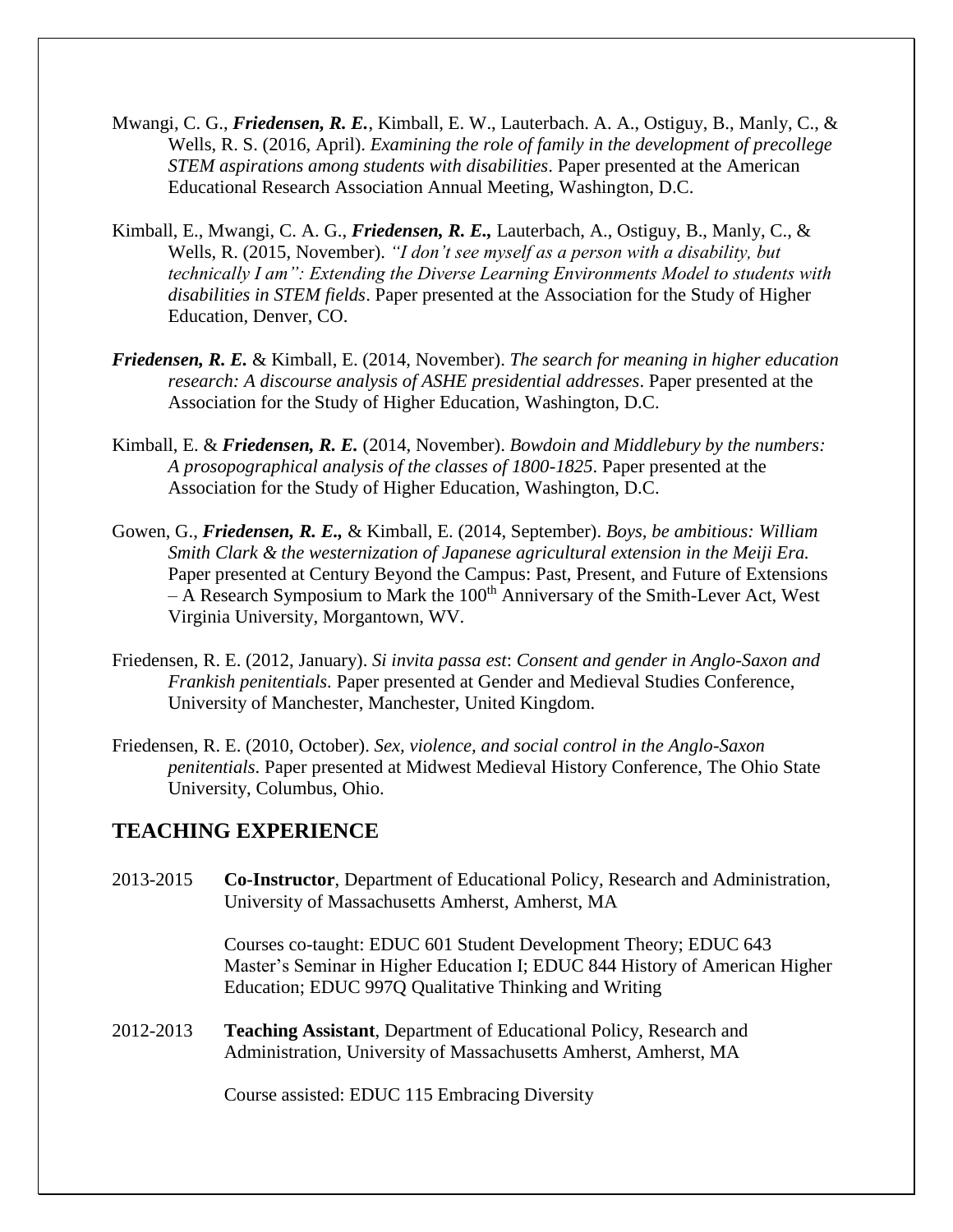2010-2011 **Teaching Assistant**, Department of History, Western Michigan University, Kalamazoo, MI

> Courses assisted: HIST 1000 Early Western World; HIST 1450 Heroes and Villains of the Middle Ages

## **PROFESSIONAL EXPERIENCE**

|           | 2017-Present Postdoctoral Research Associate, School of Education<br>Iowa State University, Ames, IA                                          |
|-----------|-----------------------------------------------------------------------------------------------------------------------------------------------|
| 2016-2017 | <b>Research Associate, Center for Student Success Research</b><br>University of Massachusetts Amherst, Amherst, MA                            |
| 2015-2016 | <b>Program Assistant, Office of the Faculty Senate</b><br>University of Massachusetts Amherst, Amherst, MA                                    |
| 2013-2015 | <b>Research Assistant, Center for Student Success Research</b><br>University of Massachusetts Amherst, Amherst, MA                            |
| 2013-2015 | <b>Program Assistant, Center for Educational Software Development</b><br>University of Massachusetts Amherst, Amherst, MA                     |
| 2010-2011 | <b>Research Assistant</b> , Department of History<br>Western Michigan University, Kalamazoo, MI                                               |
| 2009-2010 | <b>Graduate Assistant, Office of Donor Relations and Donor Research</b><br>Western Michigan University, Kalamazoo, MI                         |
| 2007-2009 | <b>Research Administrative Assistant, Development and Alumni Relations</b><br>University of Pennsylvania School of Medicine, Philadelphia, PA |

## **INSTITUTIONAL SERVICE**

### **University of Massachusetts Amherst**

2015-2016 **Member**, Graduate Council **Member**, Academic Standards and Curriculum Committee

## **Western Michigan University**

2010-2011 **Treasurer**, History Graduate Student Organization

## **Bryn Mawr College**